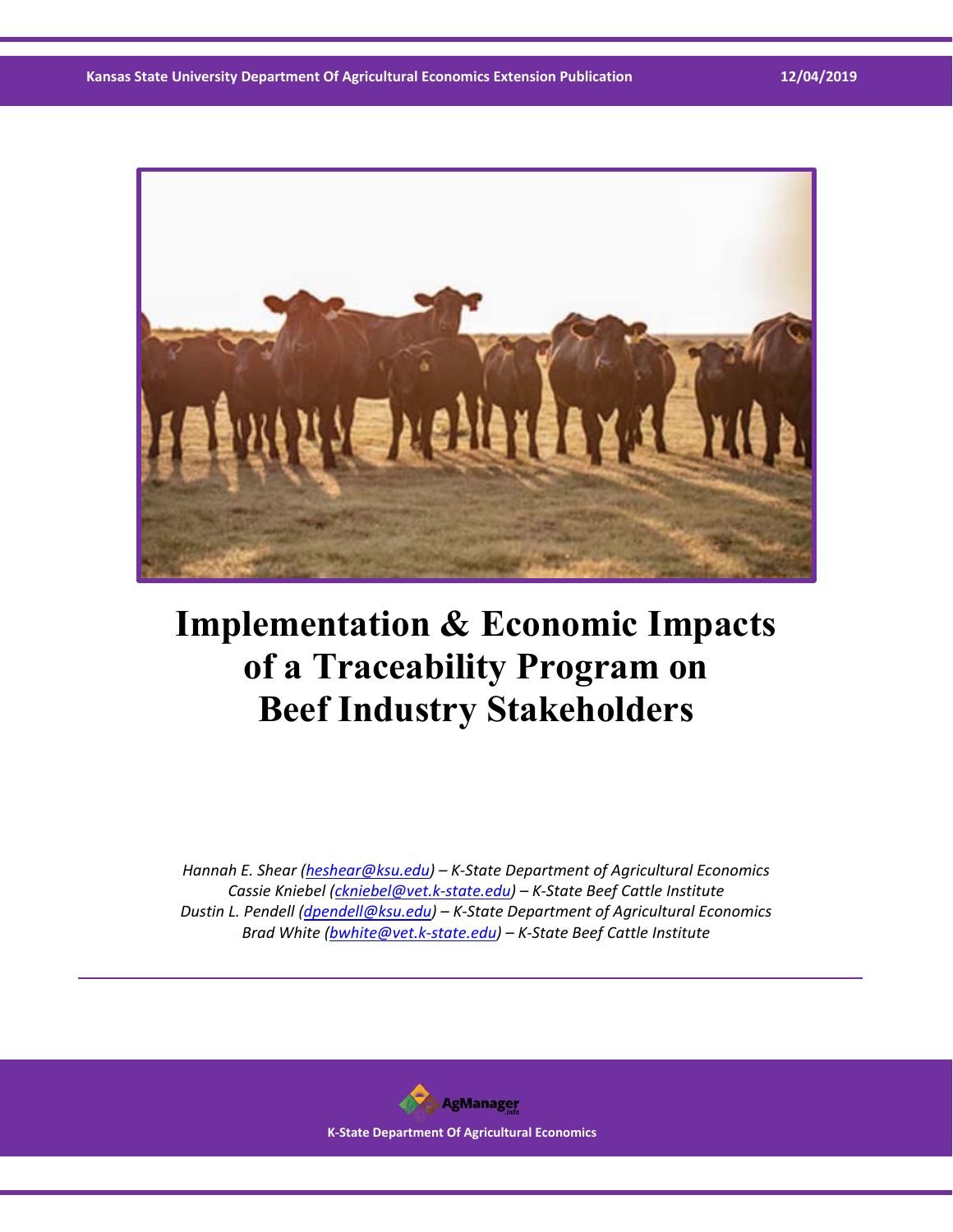#### **Implementation & Economic Impacts of a Traceability Program on Beef Industry Stakeholders**

#### **INTRODUCTION**

Animal Identification (ID) and traceability systems have advanced in recent years, evolving from basic plastic ear tags, to radio frequency identification (RFID) tags, and even retinal imaging and DNA identification. The major beef exporting countries have had traceability systems implemented for several years in an effort to better protect animal health and to improve export market growth. Beef importing countries are also beginning to require such traceability systems as a prerequisite to market access. International animal health, food safety, and many trade associations have recognized the importance and added value of an effective animal traceability system. However, the United States is lagging behind in the implementation and utilization of a national traceability system. This factsheet provides an overview of what a national traceability program could look like, the technology it would require, the components of the system, and the economic costs of such a system.

#### **WHY NOW?**

Traceability of livestock has increasingly become a focus for the USDA, the National Cattlemen's Beef Association, and other beef industry stakeholders, such as high-volume beef-exporting states. The focus on traceability within the United States began after several international animal disease outbreaks—most notably Bovine Spongiform Encephalopathy (BSE) and Foot & Mouth Disease (FMD)—including the December 2003 BSE outbreak in the state of Washington. Mitigating adverse future impacts of such outbreaks, as well as maintaining export markets through a positive international perception of U.S. beef has become a top priority for the industry.

Measuring the potential impacts of an outbreak has been considered from many different perspectives, and all suggest a significant negative impact to the industry; so much so, that the National Cattlemen's Beef Association included traceability in their Long-Range Plan for 2016-2020. However, determining the true costs and impacts of a traceability program within the United States is difficult due to the nature of the U.S. supply chain, but is crucial as a national traceability program is imminent. Understanding the potential economic impact of a traceability program is important, especially in a large beef producing state such as Kansas. In addition, it is important to recognize which segments of the industry may be affected the most.

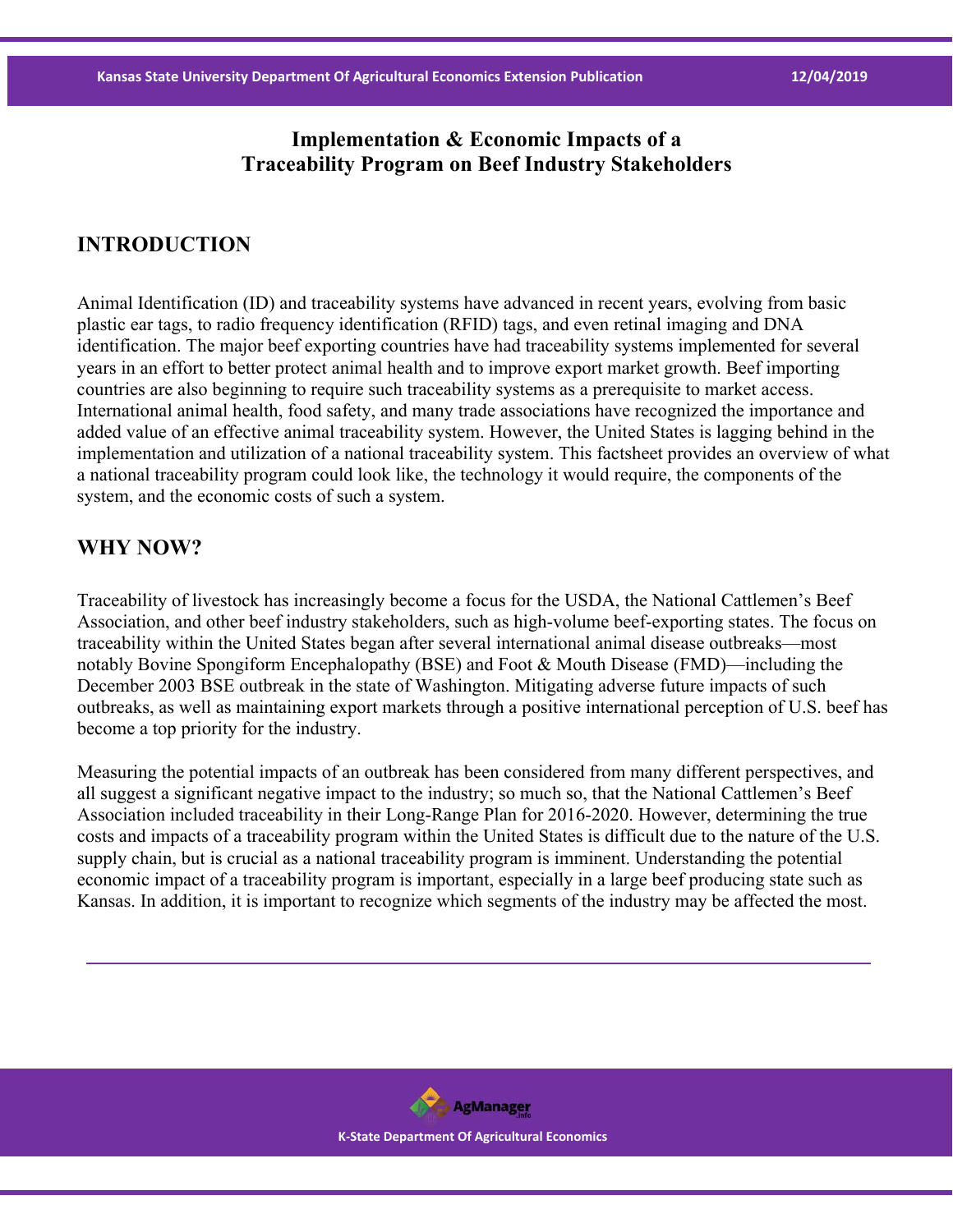An efficient and properly structured national individual animal identification system offers advantages for both the individual producer and the beef industry as a whole. At the national level, individual animal identification aids in endemic and transboundary disease prevention and control, quality assurance, and maintenance and possible expansion of export markets. The U.S. beef cattle industry is highly segmented and geographically dispersed, with animals typically managed by multiple owners in multiple sites throughout the production cycle. An individualized animal identification system would provide national coordination of source information, animal movement, and pathogen tracking in the event of the unintentional or deliberate introduction of a foreign animal disease such as FMD or BSE (Disney et al. 2001). Such a system would allow for within- and between-state animal traceability focused on disease control and eradication programs. In addition, individual animal identification would allow "backtracking" should quality, safety, or environmental concerns arise (McKean 2001).

A national identification system would allow for the U.S. to document the absence of a disease(s) to aid in opening access to specific export markets, like Japan. Implementation of national identification systems in other countries, such as those in the European Union, could present future trade barriers to the United States if an animal identification system is not adopted (Ammendrup and Fussel 2001). At the individual producer level, animal traceability provides a method of which to track inventory, prevent fraud, increase efficiency, provide quality assurance, and potentially increase genetic improvements (Hunt 1998). Animal identification systems provide a way to trace carcasses to the animal, farm operation, or stage of production in the case where a food safety concern arises. It would also allow trace-back of carcasses contaminated with foodborne pathogens such as E. coli.

The ability to track larger numbers of carcasses in a packing plant and to track the quality of subsequent cuts to specific animals and therefore, specific genetics has the potential to provide producers with the ability to advance genetic selection. An animal identification system provides the infrastructure to identify health and medical history of an animal at each change of ownership or stage of production (figure 1).



 **Figure 1. Typical U.S. Beef Production Cycle** 

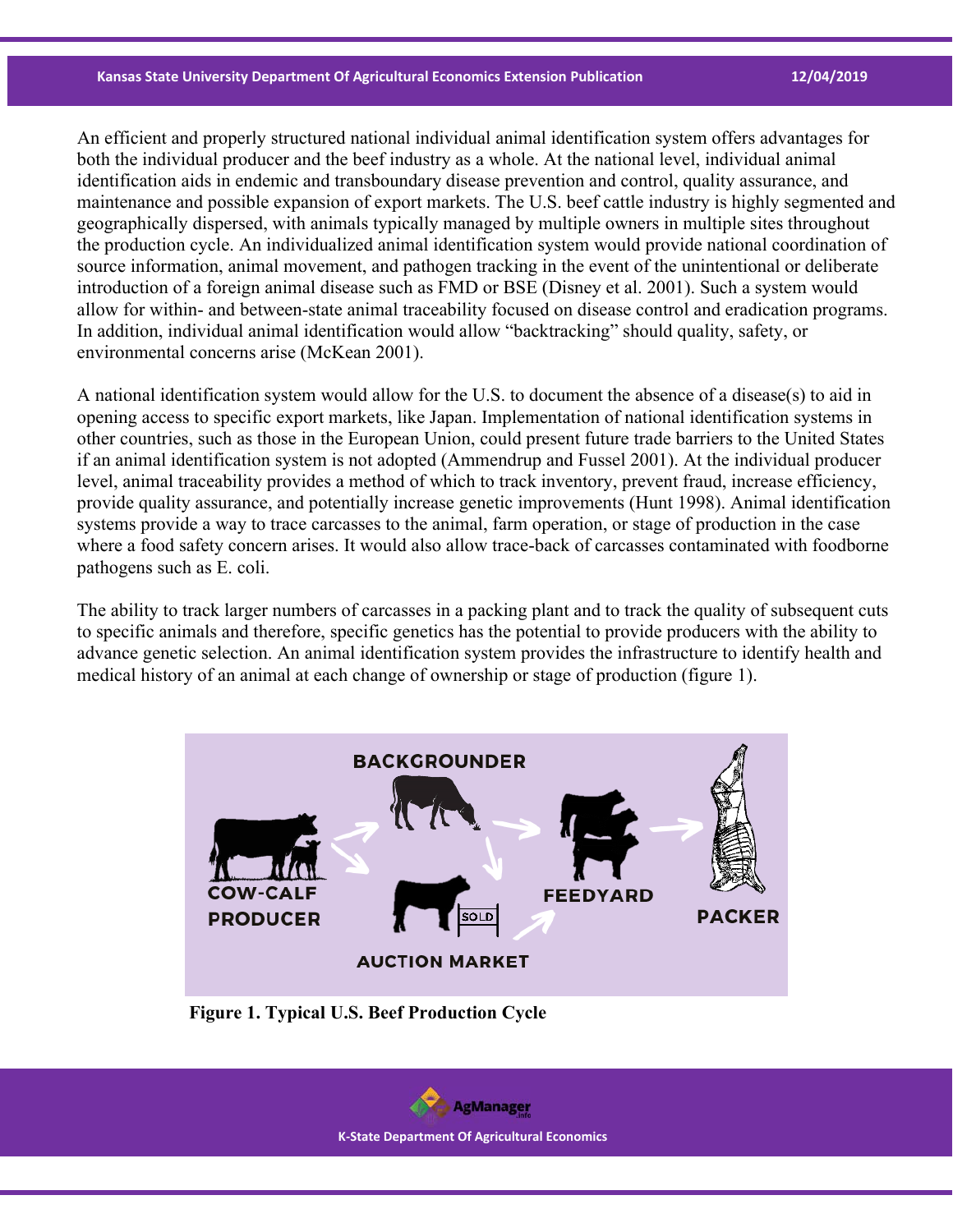#### **THE TECHNOLOGY & IDENTIFICATION SYSTEM COMPONENTS**

A practical system that would meet the objectives of the national identification system must include a unique and permanent identification number for each animal before it leaves that herd of origin and enters the cattle market. While visual identification methods such as tattoos and hot iron brands may be permanent, they do not identify animals as unique individuals of a single herd, indicate herd of origin, meet the international requirements as a valid form of identification, or facilitate the recall or collections of important information in an accurate and timely manner.

Visual animal identification tools, such as metal and plastic tags, brands, and tattoos have been used by producers across the United States. However, with the push towards a national traceability program, the need for a unique individual animal identification system has directed the industry towards the use of electronic and biometric animal identification methods. Table 1 includes a short summary of commonly used animal identification methods and their characteristics.

| Table 1. Animal Identification Methods: Costs and Characteristics <sup>1</sup> |                              |                            |                     |                    |                                    |                               |                                             |                                                  |                                            |
|--------------------------------------------------------------------------------|------------------------------|----------------------------|---------------------|--------------------|------------------------------------|-------------------------------|---------------------------------------------|--------------------------------------------------|--------------------------------------------|
|                                                                                | Read<br>Distance<br>Required | Ease of<br>Reading         | Retention           | Cost               | Ease of<br>Application             | Animal<br>Restraint<br>Needed | Tamper<br>Resistance                        | Cost of<br>Data<br>Collection<br>at<br>Slaughter | Ease of Data<br>Collection at<br>Slaughter |
| <b>Plastic</b><br>dangle<br>tag                                                | feet                         | varies <sup>1</sup>        | varies <sup>2</sup> | $$0.30-$<br>\$1.50 | easy                               | yes                           | easy to<br>remove,<br>difficult<br>to alter | low                                              | easy                                       |
| <b>Back</b><br>tag                                                             | feet                         | varies $3$                 | short               | $$0.02-$<br>\$0.03 | very easy                          | no                            | easy to<br>remove,<br>difficult<br>to alter | low                                              | very easy                                  |
| <b>Brand</b>                                                                   | yards                        | varies                     | long                | cheap <sup>4</sup> | somewhat<br>difficult <sup>5</sup> | yes                           | good                                        | N/A                                              | N/A                                        |
| <b>Tattoo</b>                                                                  | inches                       | varies <sup>6</sup>        | varies <sup>6</sup> | cheap <sup>7</sup> | somewhat<br>difficult <sup>5</sup> | yes                           | good                                        | N/A                                              | N/A                                        |
| <b>RFID</b><br>ear tag                                                         | inches<br>to feet            | easy                       | good to<br>moderate | $$1.00-$<br>\$4.50 | easy                               | yes                           | easy to<br>remove,<br>difficult<br>to alter | moderate<br>to high                              | automated                                  |
| <b>DNA</b>                                                                     | N/A                          | lab<br>required<br>testing | lifetime            | very<br>costly     | test takes<br>time                 | no                            | highly<br>reliable                          | any tissue<br>will work                          | easy                                       |

<sup>1</sup>Some tags can be covered with dirt while others are more resistant.<br><sup>2</sup>Larger tags have a shorter retention than smaller or button type tags because they get caught and tear out or break.<br><sup>3</sup>Tags can curl if not glued o

<sup>4</sup>Initial costs include brand registration, one-time purchase of branding-iron,  $\&$  labor, over time these are minimal. <sup>5</sup>Requires training and skill to properly apply brands and tattoos. 6Tattoos fade over time.

7Initial costs include tattooing instrument and ink, over time these are minimal.

<sup>1</sup>Table 1 is a summarized and condensed version from the National Institute for Animal Agriculture report 2003.

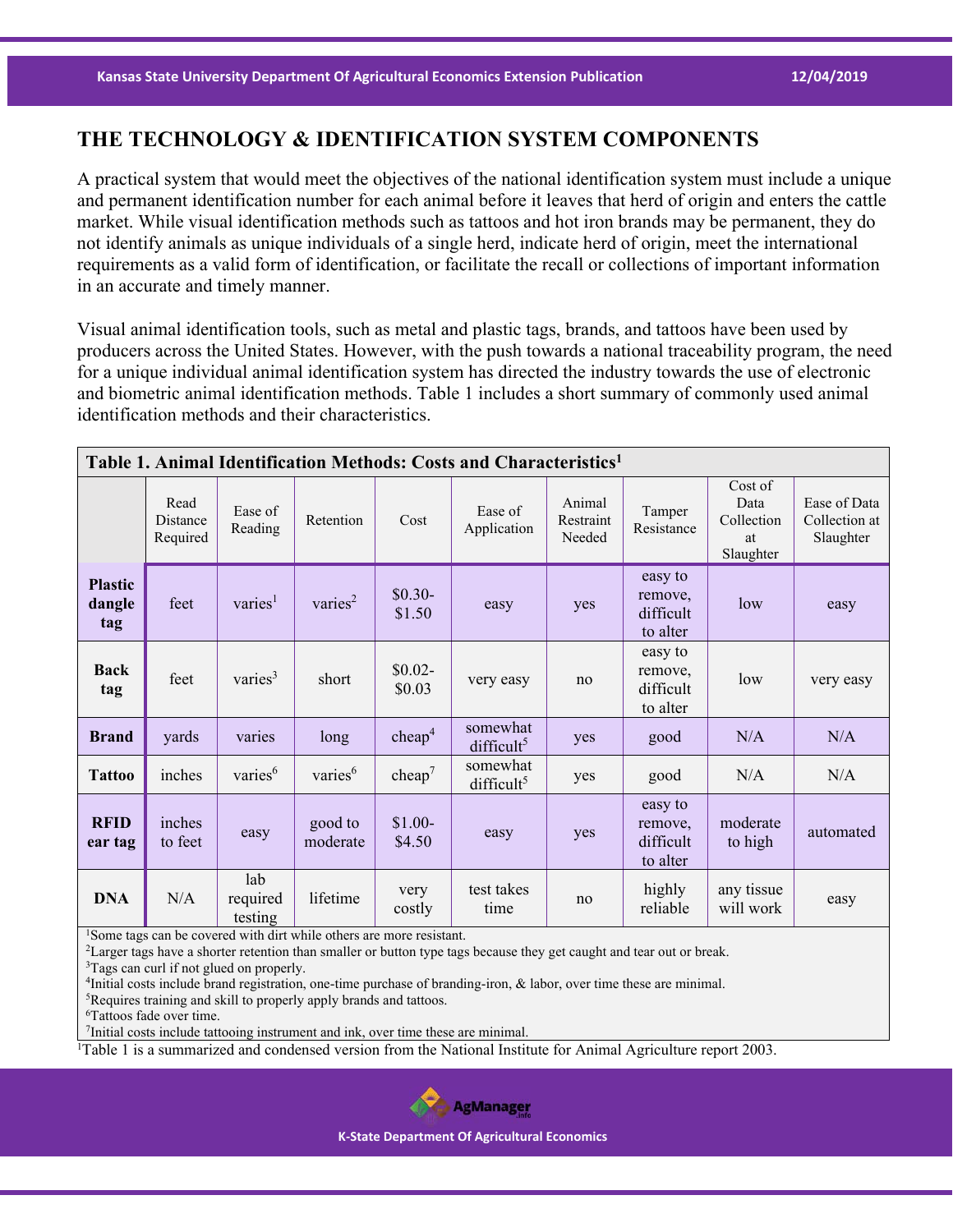#### **Kansas State University Department Of Agricultural Economics Extension Publication 12/04/2019**

A functional individual animal electronic identification system requires the integration of the transponder (electronic tag), a reader, and a data accumulation device to record the data contained on the animal's tag. This system is a data accumulation method that requires no manual notation or keyboard input. Any additional technology requirements beyond the data capture is purely up to the producer. For cow-calf producers this means that to meet the minimal future regulations, they need only purchase the approved tags. However, for producers that wish to utilize the information to improve efficiency or meet customer requirements, then hardware and software compatibility becomes an important consideration. A depiction of how the CattleTrace UHF RFID system works can be seen in figure 2.



 **Figure 2. CattleTrace UHF RFID Data Collection Process** 

## **RADIO FREQUENCY IDENTIFICATION**

RFID is an automatic identification and data capture system that comprises one or more readers and one or more transponders. These systems read or write data to specific tags or transponders present in a radio frequency (RF) field projected from RF reading/writing equipment. Data are typically contained in one or more bits to provide identification and other information about the animal to which the tag is attached. There are low, intermediate, and high frequency tags, each having pros and cons. Ultra-high frequency (UHF) is a form of RFID (or EID) technology, operating at 850 to 960 MHz and has higher read rates – up to 1500 tags/second. UHF also has a longer read range, with line-of-sight communication of 25-30 feet for stationary readers. The longer read ranges and higher data read rates allow for groups of cattle to be read as they move through current production systems – i.e. alleyways in livestock markets and feedyards. There is no current international standard for UHF at this time, but there are interim data standards outlined by the USDA.

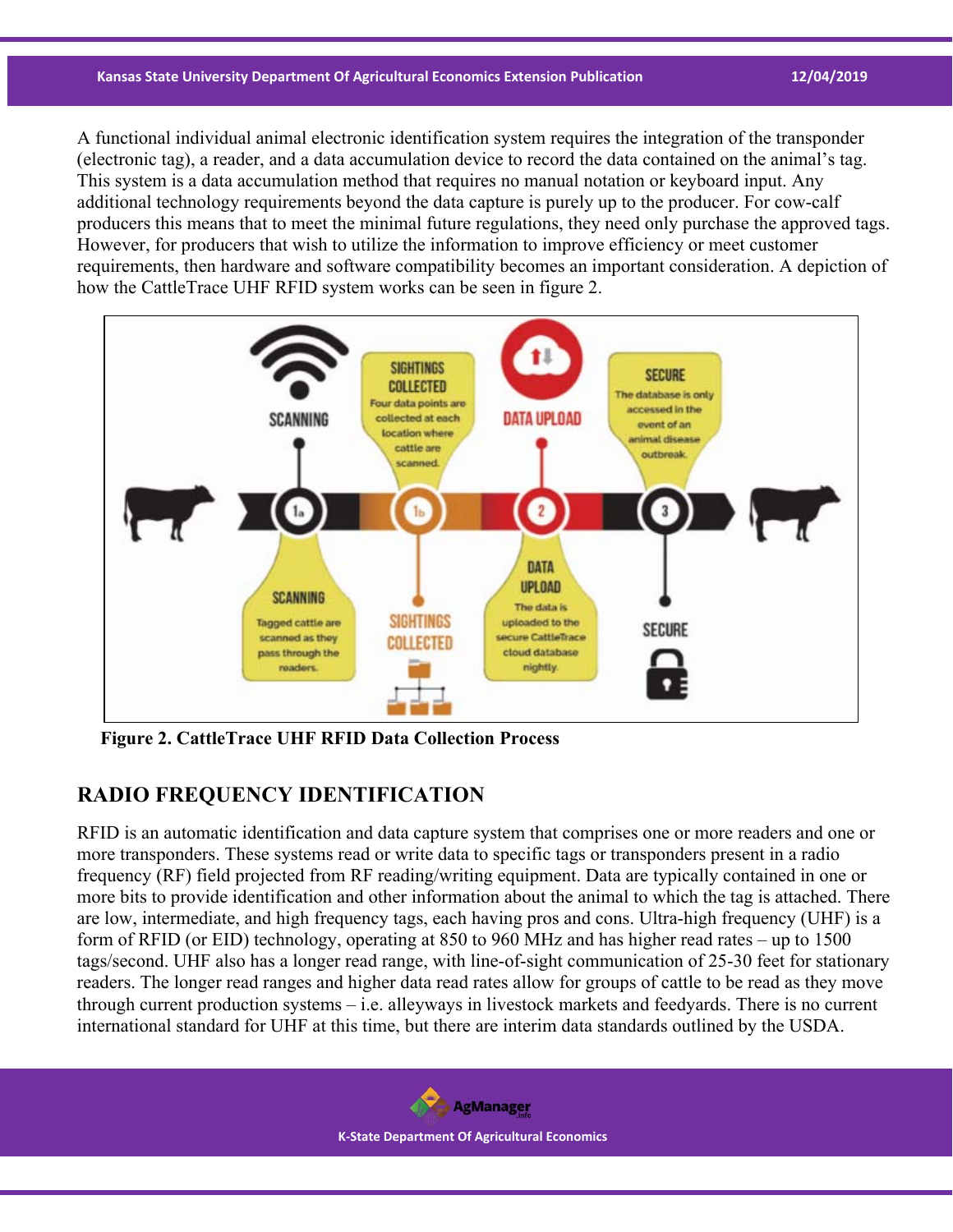#### **FROM PILOT TO PRACTICE**

In 2018, the CattleTrace pilot program was launched with the support of industry stakeholders to begin directing the beef industry towards a cohesive traceability program. The CattleTrace program extends from beginning-to-end of the beef industry and includes participants from all segments of production. Current participation from beef industry stakeholders includes many cow-calf producers, 12 livestock markets, 2 backgrounders, 16 feedlots, and 3 major packers (4 locations). While the CattleTrace program began in Kansas, multiple states are now part of the system with various private and public organizations establishing partnerships in an effort to illustrate how a national traceability program may look in the future (figure 3).



**Figure 3. CattleTrace Partner Map**

The system for individual animal disease traceability is complex and must be implemented prior to a disease outbreak to be effective. To be successful, the process for cattle producers must be simple, fast and affordable. One of the major concerns with previous attempts at animal traceability was the ability of a system to operate at the speed of commerce. A truly hands-free system would address this concern.

Technology necessary for data acquisition and management, including UHF tags and tag reading systems, and data management programs, has greatly improved since this type of system was previously tested, and the advent of a more convenient system operating at the speed of commerce is now possible. The CattleTrace pilot is a chance to seamlessly incorporate data collection and management practices that improve biosecurity. CattleTrace is utilizing UHF RFID ear tags, which have been distributed and applied to over 50,000 head of cattle across the country.

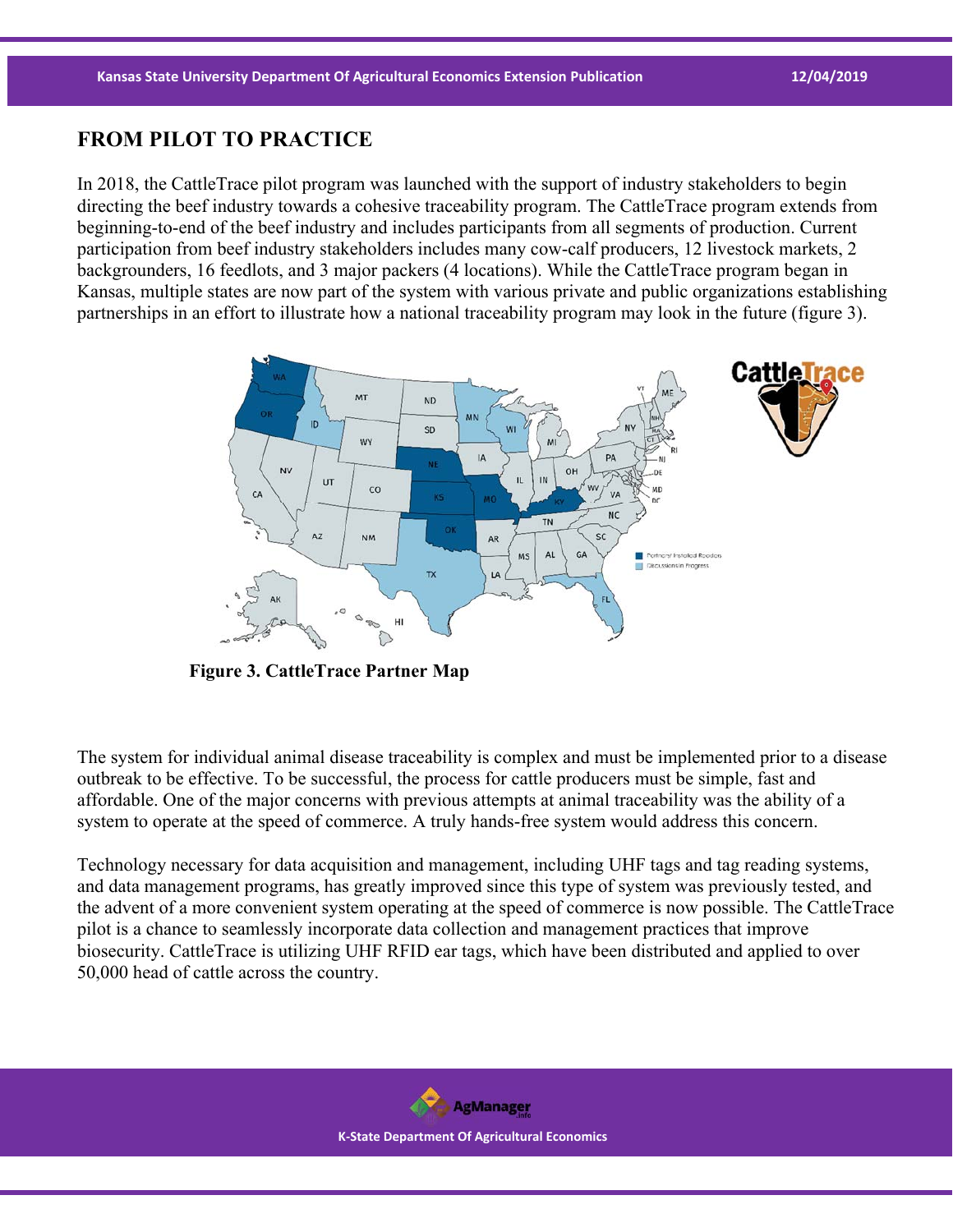**Kansas State University Department Of Agricultural Economics Extension Publication 12/04/2019**

Cattle

# **Pilot Program Objectives**

**To address this industry-wide priority, a collaborative partnership among Kansas State University, Kansas Department of Agriculture, Kansas Livestock Association and individual producer stakeholders was organized to accomplish the following objectives:**

- **1. Develop a purpose-built infrastructure for an animal disease traceability system;**
- **2. Evaluate the efficiency and capabilities of the animal disease traceability system and infrastructure; and**
- **3. Determine the value of an animal disease traceability system throughout the supply chain.**

The purpose-built infrastructure of this system has the potential to open doors to new value-added opportunities in the beef supply chain, including but not limited to: inventory management, animal health management, operational efficiencies, and enhanced domestic and international trade. Ultimately, the CattleTrace pilot will help inform and guide efforts to implement a cattle disease traceability system on a national level.

## **ECONOMICS OF A RFID ELECTRONIC IDENTIFICATION SYSTEM**

The costs of the RFID system can be broken down into variable and fixed costs. Costs incurred on a per head basis (e.g. the electronic tag) are considered variable costs because they are directly related to the number of head in the herd. Because variable costs are on a per head basis, they will be similar across similarly sized operations. Fixed costs are those associated with the various components (e.g. hardware, software) that are constant, regardless of the number of animals. These costs will vary tremendously across operations due to variability in herd size. Economies of scale exist in regard to "fixed costs" components of an RFID system such that the per-unit costs will be lower for larger operations.

It is also important to recognize investment in a RFID system is a multiyear investment, rather than annual. The annualized cost of hardware and software components that will last multiple years should include a charge for depreciation as well as for interest. Depreciation refers to the cost associated with the investment wearing out (either physically or due to obsolescence). Interest costs reflect either borrowed money or the money tied up in RFID components that could have been invested elsewhere. Variable costs can be either annual purchases (e.g. tags for calves) or multiyear investments (e.g. tags for cows). Fixed costs can include annual purchases (e.g. subscription fees) or multiyear investments (e.g. readers).

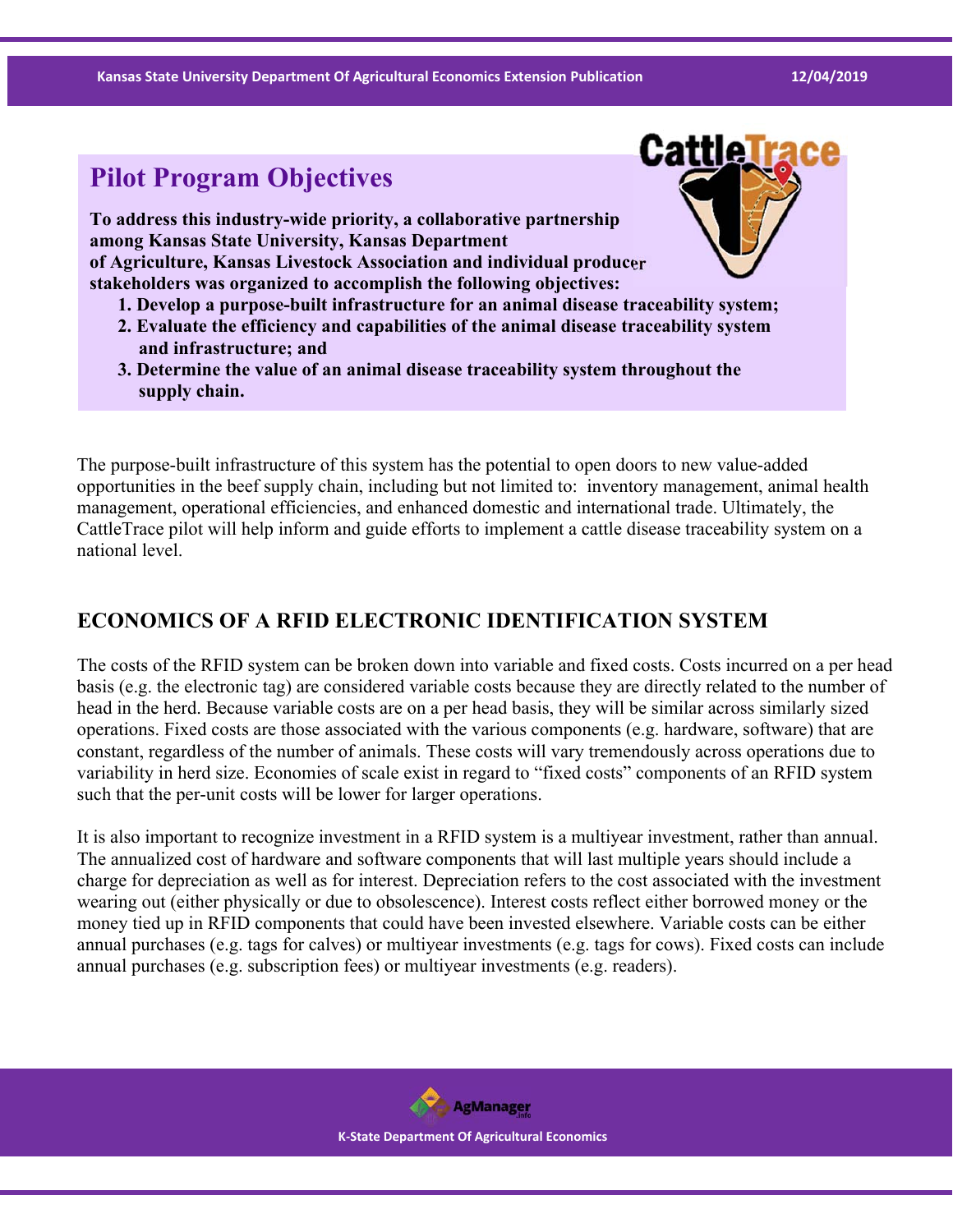#### **Kansas State University Department Of Agricultural Economics Extension Publication 12/04/2019**

Estimating the cost of any traceability systems requires a large set of assumptions in effort to reflect the true cost of such a system. One of these assumptions is that certain components of the system will be used outside of the RFID system. For example, a computer or data accumulator will be used for other tasks within the operation. Additionally, if the components are used for multiple herds or enterprises, the costs need to be associated to the herd or enterprise appropriately. It is assumed that cow/calf producers will only need to incur the costs associated with tagging the animals, while the auction markets, backgrounders, and feedlots must incur costs associated with reading all animal tags and replacing any tags that were lost in transition.

Additional assumptions regarding human and animal injury during tagging and reading were taken into consideration along with the potential shrink. These assumptions were all outlined in a report compiled by the CattleTrace pilot program.

An example of the estimated costs of implementing a complete RFID system for cow/calf herds of various sizes are outlined in table 2 and table 3. Table 2 includes the estimated costs for producers who tag animals at birth, while table 3 includes the cost estimates for producers that tag at time of first marketing. Previous studies, and industry stakeholders have suggested that the largest economic impact will be on cow-calf producers, and our results confirm this. A majority of the costs to stockers and commercial feedlots are associated with data management and component costs; however, these costs are spread over a large number of head.

| Tagging at Birth                           |              |                                   |              |                 |                     |                     |           |  |  |  |
|--------------------------------------------|--------------|-----------------------------------|--------------|-----------------|---------------------|---------------------|-----------|--|--|--|
|                                            |              | Size of Operation, number of head |              |                 |                     |                     |           |  |  |  |
|                                            | 1 to 49      | 50 to 99                          | 100 to 499   | $500$ to<br>999 | $1,000$ to<br>1,999 | $2,000$ to<br>4,999 | $5,000+$  |  |  |  |
| Total annual<br>cost, \$/operation         | \$52         | \$185                             | \$490        | \$1,747         | \$3,259             | \$6,693             | \$21,266  |  |  |  |
| Total annual<br>costs,<br>\$/head sold     | \$4.12       | \$3.49                            | \$3.45       | \$3.38          | \$3.38              | \$3.37              | \$3.36    |  |  |  |
| Total annual<br>$cost,$ $\sqrt{$}$ / $cov$ | \$3.48       | \$2.95                            | \$2.92       | \$2.86          | \$2.85              | \$2.85              | \$2.84    |  |  |  |
| Total number of<br>operations              | 230,905      | 58,406                            | 51,029       | 2,999           | 714                 | 193                 | 39        |  |  |  |
| Total industry<br>cost                     | \$11,956,219 | \$10,826,487                      | \$25,006,011 | \$5,238,931     | \$2,326,619         | \$1,290,365         | \$835,118 |  |  |  |

**Table 2. Summary of CattleTrace Costs for Cow/Calf Operations by Size of Operation, Tagging at Birth** 

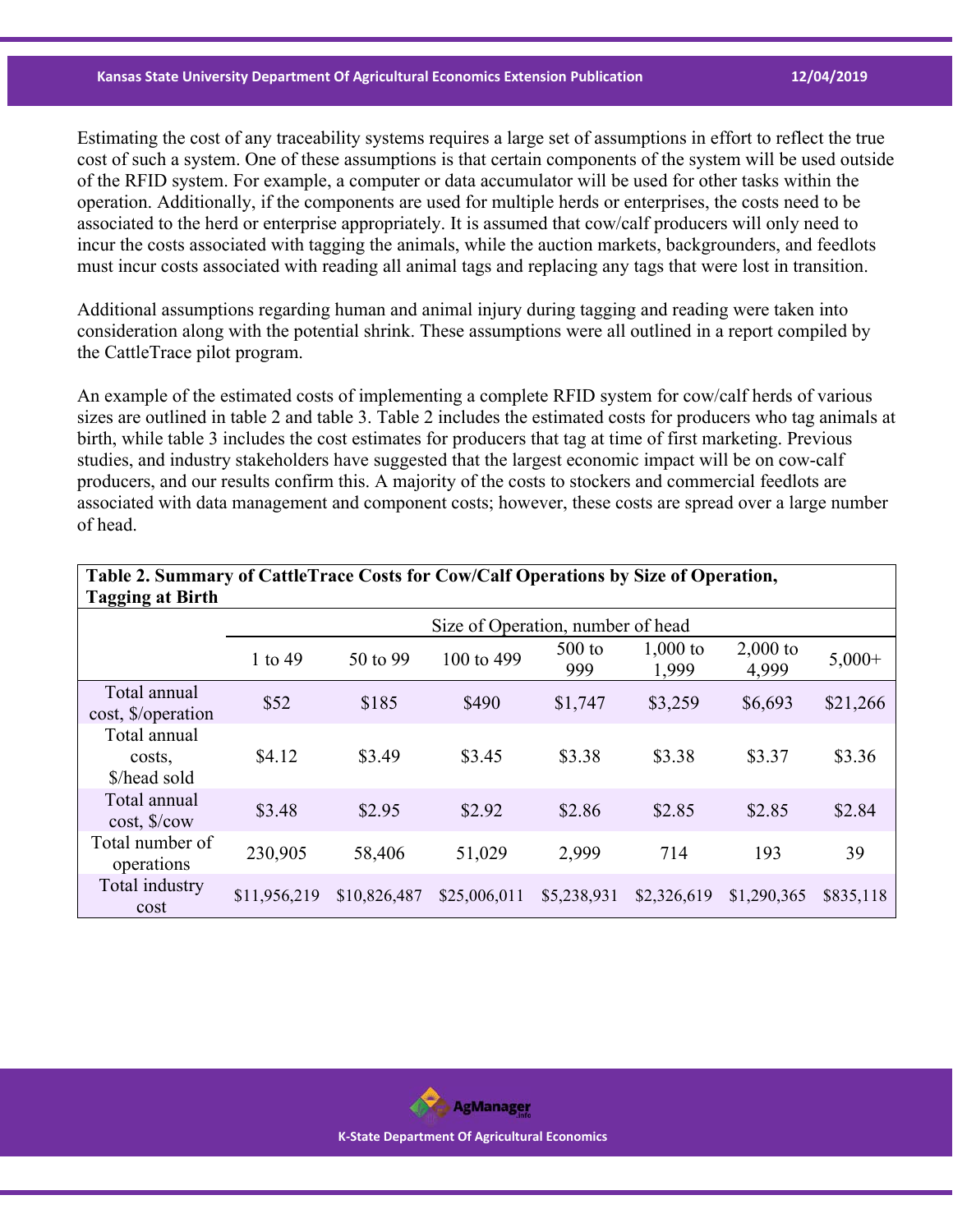| Table 3. Summary of CattleTrace Costs for Beef Cow/Calf Operations by Size of Operation,<br><b>Tagging at Time of Marketing</b> |                                   |              |              |             |                   |                   |           |  |  |  |
|---------------------------------------------------------------------------------------------------------------------------------|-----------------------------------|--------------|--------------|-------------|-------------------|-------------------|-----------|--|--|--|
|                                                                                                                                 |                                   |              |              |             |                   |                   |           |  |  |  |
|                                                                                                                                 | Size of Operation, number of head |              |              |             |                   |                   |           |  |  |  |
|                                                                                                                                 | 1 to 49                           | 50 to 99     | 100 to 499   | 500 to 999  | $1000$ to<br>1999 | $2000$ to<br>4999 | $5000+$   |  |  |  |
| Total annual<br>cost,<br>\$/operation                                                                                           | \$90                              | \$348        | \$922        | \$3,311     | \$6,164           | \$12,644          | \$40,254  |  |  |  |
| Total annual<br>costs, \$/head<br>sold                                                                                          | \$7.17                            | \$6.55       | \$6.50       | \$6.41      | \$6.39            | \$6.37            | \$6.36    |  |  |  |
| Total annual<br>cost, \$/cow                                                                                                    | \$6.06                            | \$5.53       | \$5.49       | \$5.41      | \$5.40            | \$5.38            | \$5.37    |  |  |  |
| Total number<br>of operations                                                                                                   | 359,645                           | 35,344       | 22,026       | 1,201       | 286               | 77                | 16        |  |  |  |
| Total<br>industry cost                                                                                                          | \$32,402,461                      | \$12,291,338 | \$20,300,091 | \$3,977,370 | \$1,762,999       | \$976,339         | \$633,188 |  |  |  |

Livestock markets are often one of the stops for cattle during the production cycle. Table 4 provides a summary of the estimated costs for implementing a traceability system for livestock markets and auction houses. Livestock markets were divided into small, medium, and large categories based on the average number of head sold annually. These costs were also based on the assumption that cattle were tagged before arriving at the market, and only cattle whose tags were lost during transport are needed to be replaced.

| Table 4. Summary of CattleTrace Costs for Livestock Markets by Size of Operation |                                              |             |             |  |  |  |  |  |  |
|----------------------------------------------------------------------------------|----------------------------------------------|-------------|-------------|--|--|--|--|--|--|
|                                                                                  | Size of Operation, number of head            |             |             |  |  |  |  |  |  |
|                                                                                  | 30,000 to 59,999<br>1 to 29,999<br>$60,000+$ |             |             |  |  |  |  |  |  |
| Total annual cost, \$/operation                                                  | \$2,131                                      | \$5,893     | \$15,519    |  |  |  |  |  |  |
| Total annual costs, \$/head sold                                                 | \$0.14                                       | \$0.14      | \$0.14      |  |  |  |  |  |  |
| Total annual cost, \$/cow                                                        | \$0.14                                       | \$0.14      | \$0.14      |  |  |  |  |  |  |
| Total number of operations                                                       | 488                                          | 329         | 223         |  |  |  |  |  |  |
| Total industry cost                                                              | \$1,039,807                                  | \$1,938,815 | \$3,460,806 |  |  |  |  |  |  |

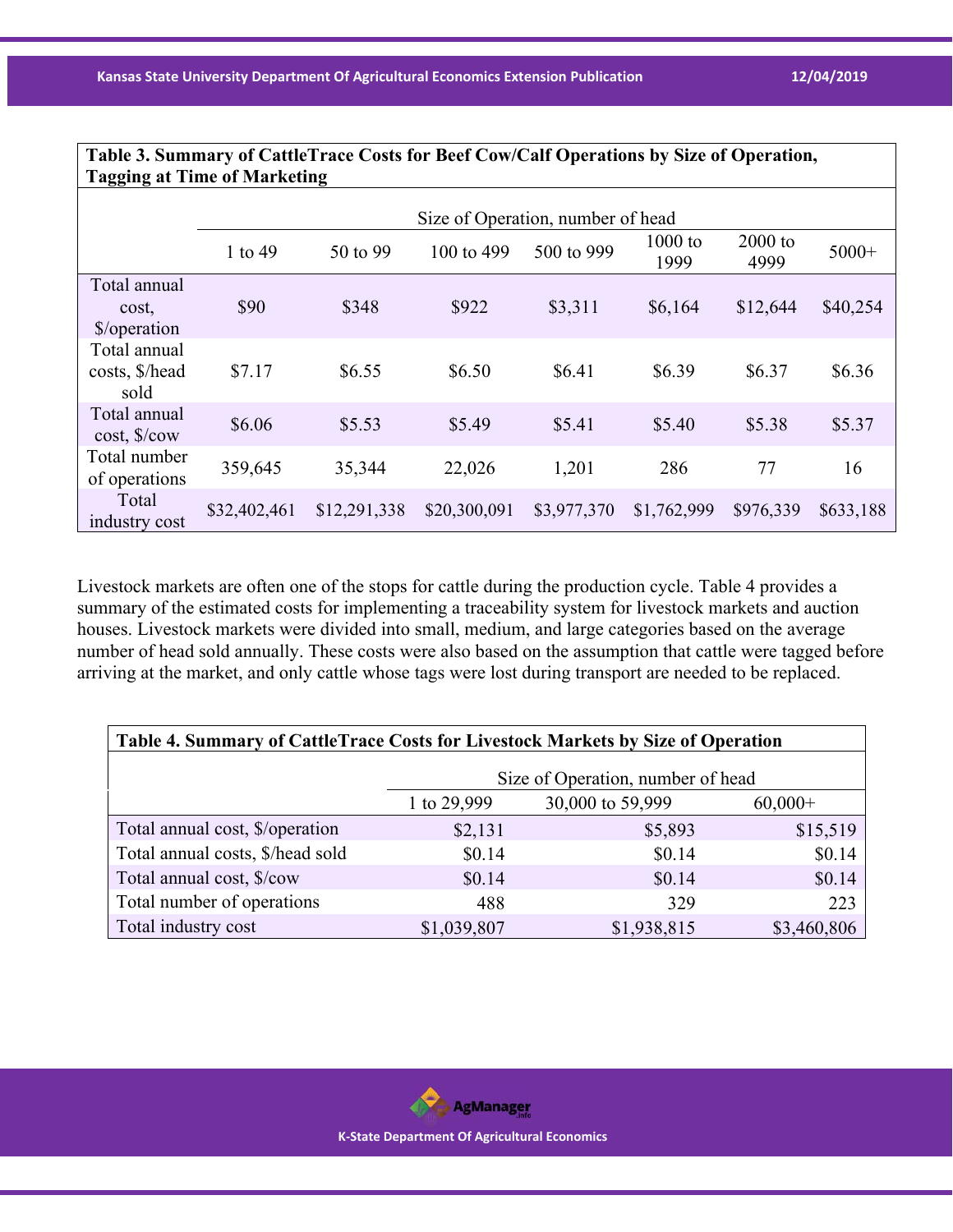| Table 5. Summary of CattleTrace Costs for Backgrounding Operations by Size of Operation |                                   |            |            |                 |                     |                     |             |  |  |
|-----------------------------------------------------------------------------------------|-----------------------------------|------------|------------|-----------------|---------------------|---------------------|-------------|--|--|
|                                                                                         | Size of Operation, number of head |            |            |                 |                     |                     |             |  |  |
|                                                                                         | 1 to 99                           | 100 to 199 | 200 to 499 | $500$ to<br>999 | $1,000$ to<br>2,499 | $2,500$ to<br>4,999 | $5,000+$    |  |  |
| Total annual cost,<br>\$/operation                                                      | \$25                              | \$60       | \$152      | \$216           | \$310               | \$593               | \$1,197     |  |  |
| Total annual<br>costs, \$/head sold                                                     | \$0.42                            | \$0.29     | \$0.22     | \$0.22          | \$0.22              | \$0.21              | \$0.21      |  |  |
| Total annual cost,<br>\$/head purchased                                                 | \$0.83                            | \$0.58     | \$0.44     | \$0.44          | \$0.43              | \$0.41              | \$0.40      |  |  |
| Total number of<br>operations                                                           | 21,438                            | 11,334     | 6,333      | 4,333           | 3,329               | 2,316               | 1,787       |  |  |
| Total industry<br>cost                                                                  | \$544,297                         | \$681,644  | \$964,308  | \$936,145       | \$1,032,580         | \$1,373,057         | \$2,138,806 |  |  |

Backgrounders and stockers are also a common stopping point for cattle during the production cycle. Table 5 provides a summary of the estimated costs to the backgrounders/stockers segments due to implementing a national traceability program. Economics of scale were considered, and the estimates are based on the assumption that cattle were tagged prior to arrival and only those whose lost tags in transport needed to be retagged.

| Table 6. Summary of CattleTrace Costs for Feedlot Operations by Size of Operation |                                   |                      |                     |                      |                       |                        |                        |                        |             |
|-----------------------------------------------------------------------------------|-----------------------------------|----------------------|---------------------|----------------------|-----------------------|------------------------|------------------------|------------------------|-------------|
|                                                                                   | Size of Operation, number of head |                      |                     |                      |                       |                        |                        |                        |             |
|                                                                                   | 1 to 999                          | 1,000<br>to<br>1,999 | $2,000$ to<br>3,999 | 4,000<br>to<br>7,999 | 8,000<br>to<br>15,999 | 16,000<br>to<br>23,999 | 24,000<br>to<br>31,999 | 32,000<br>to<br>49,999 | $50,000+$   |
| Total annual<br>cost,<br>\$/operation                                             | \$71                              | \$388                | \$1,037             | \$2,131              | \$4,187               | \$7,816                | \$12,584               | \$21,430               | \$38,944    |
| Total annual<br>costs, \$/head<br>sold                                            | \$0.28                            | \$0.21               | \$0.21              | \$0.21               | \$0.17                | \$0.17                 | \$0.17                 | \$0.17                 | \$0.17      |
| Total annual<br>cost, \$/head<br>purchased                                        | \$0.55                            | \$0.42               | \$0.42              | \$0.41               | \$0.33                | \$0.33                 | \$0.33                 | \$0.33                 | \$0.33      |
| Total number<br>of operations                                                     | 26,000                            | 770                  | 580                 | 360                  | 190                   | 77                     | 54                     | 55                     | 74          |
| Total industry<br>cost                                                            | \$1,836,190                       | \$298,440            | \$601,482           | \$767,162            | \$795,449             | \$601,834              | \$679,561              | \$1,178,649            | \$2,881,822 |

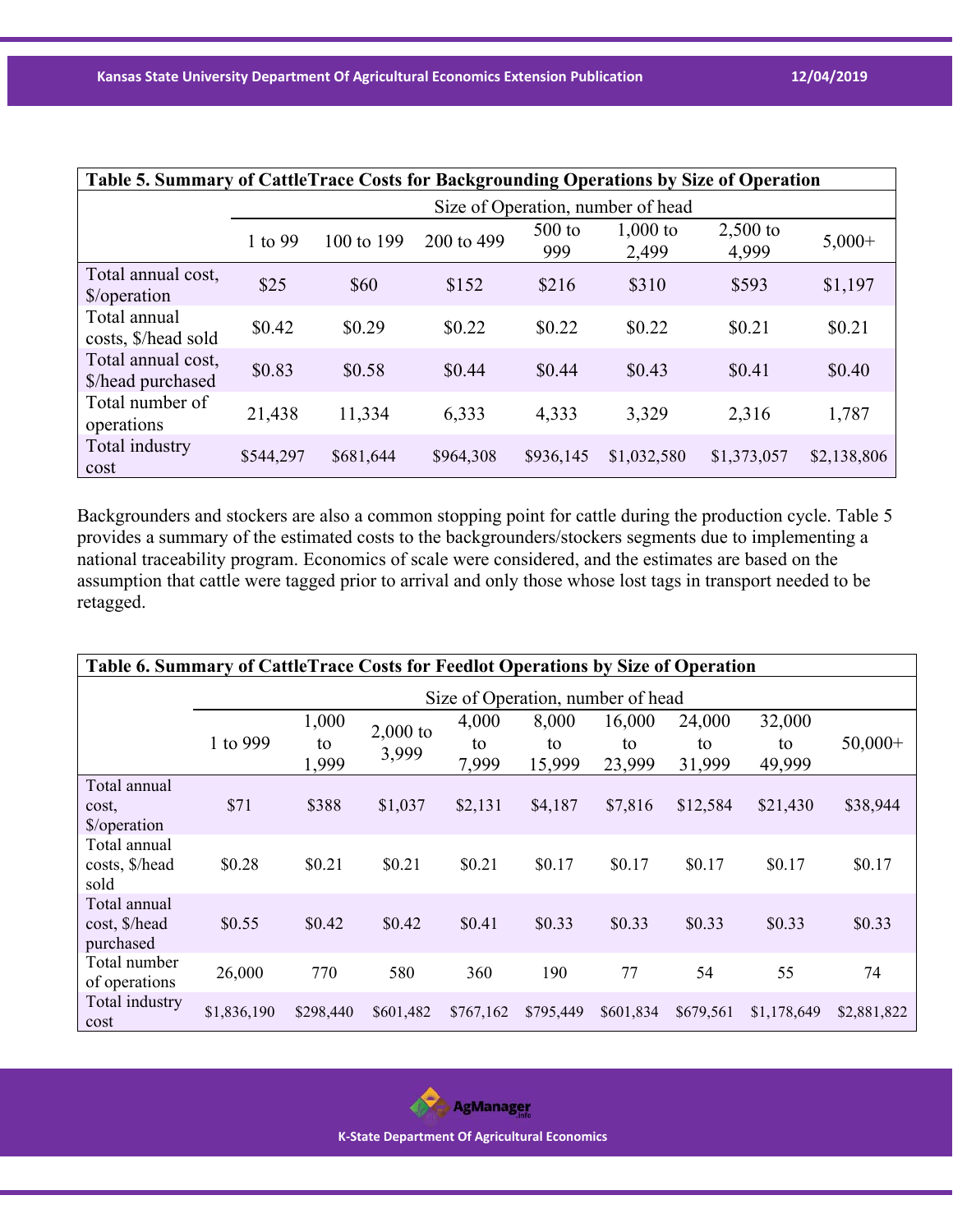Feedlots are a common commingling location for cattle during the production cycle, and therefore is of great focus when implementing a traceability program. Feedlots vary in size across the United States, but the greatest concentration of feedlots can be found in the central plains of the United States. Table 6 provides a summary of the estimated traceability costs for implementing a national program for the feedlot sector.

| Table 7. Summary of CattleTrace Costs for Packers by Size of Operation |         |         |         |  |  |  |  |  |
|------------------------------------------------------------------------|---------|---------|---------|--|--|--|--|--|
| Size of Operation, average number of head                              |         |         |         |  |  |  |  |  |
| 611,111<br>148,200<br>2,277                                            |         |         |         |  |  |  |  |  |
| Total annual cost, \$/operation                                        | \$9,996 | \$9,996 | \$404   |  |  |  |  |  |
| Total annual costs, \$/head                                            | \$0.016 | \$0.067 | \$0.178 |  |  |  |  |  |
| Total Number of operations                                             | 29      | 19      |         |  |  |  |  |  |

The last stop for cattle during the production cycle is the packer, or processing plant. Over the past decade the number of packing plants has declined while the size or volume of processing has increased at individual plants. Table 7 is a summary of the estimated cost for packing plants to implement a national traceability program. The assumption here is that the packer will only be responsible for reading the tags and integrating the national traceability program into their record keeping system that will allow for group or lot tracking.

#### **CONCLUSION**

This publication is an overview of RFID technology and its application in a national identification program for the beef industry, and to help beef industry stakeholders understand how a national traceability program may impact their operations. When considering economies of scale, the cost of implementing CattleTrace ranged from \$2.84 to \$6.06/head for cow/calf producers. For backgrounders, the cost of implementing CattleTrace ranged from \$0.40 to \$0.83/head. The average cost for sale barns was \$0.14/head, and the cost of implementing CattleTrace for feedlots ranged from \$0.33 to \$0.55/head. The average cost to packers ranged from \$0.02 to \$0.18/head.

The implementation of a national disease traceability program is inevitable, and beef industry stakeholders are helping to guide and shape the structure and characteristics of such a system. Understanding the implementation costs will allow producers to better understand how a national system will impact their operation. Additionally, by participating in the CattleTrace pilot program, producers and beef industry stakeholders can have input and directly impact the development of a national disease traceability system.